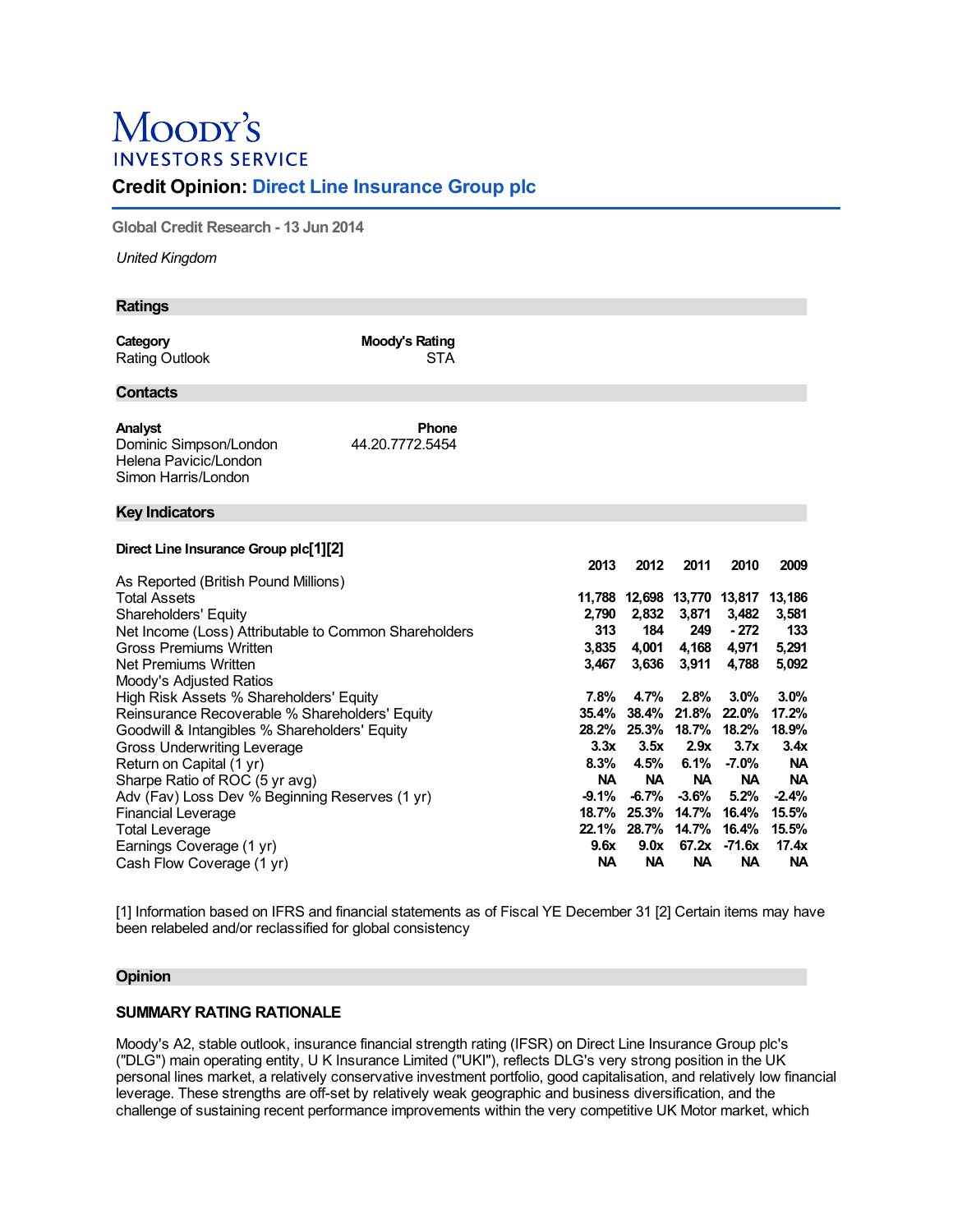remains vulnerable to bodily injury claims inflation, albeit mitigated to a certain extent by recent legal reforms and DLG's claims improvements.

Following the launch of a new corporate identity, DLG, from 1 July 2012, has been operating on a substantially stand-alone basis with corporate functions and governance independent of Royal Bank of Scotland Group plc ("RBSG"). DLG will be fully operationally independent from RBSG once it has migrated its IT applications, a process it expects to be substantially complete by the end of 2014. Furthermore, DLG has now completed its required divestment from RBSG ahead of the YE14 deadline; RBSG's shareholding in DLG now amounts to only 0.3%.

UKI, which is DLG's main (UK) operating subsidiary, underwrites over 85% of DLG's gross written premium (GWP). Via a Part VII transfer effected in December 2011, UKI received almost all of the assets and liabilities of Direct Line Insurance Ltd (established by RBS in 1985), Churchill Insurance Company Ltd (established in 1989 and acquired by DLG in 2003), and the National Insurance and Guarantee Corporation Ltd ( NIG, established in 1894 and acquired by Churchill in 2000). DLG also manages relatively small Italian and German insurance businesses. At YE13, DLG's business, which is UK Motor orientated, was split on a GWP basis: 37% UK personal Lines Motor, 25% UK personal lines Home, 10% UK personal lines rescue & other, 12% UK Commercial and 16% International.

[Note: Information in the key financial indicators and scorecard for YE13 to YE11 is based on IFRS financial statements and the information for 2010 and 2009 is based on historical DLG Group financial statements as per Direct Line Insurance Group plc, Fixed/Floating rate guaranteed subordinated Notes due 2042, Prospectus dated 25 April 2012, and also, for reserve metrics, information derived from Price Range Prospectus dated 28 September 2012].

# **Credit Strengths**

-Very strong position in the UK personal lines market, with powerful brands

- -Low exposure to product risk with a personal lines orientation
- -Relatively conservative investment portfolio
- -Good capitalisation
- -Relatively low financial leverage

### **Credit Challenges**

-Relatively weak geographic and business diversification; UK and Motor business predominate

-Sustaining performance improvements and growing profitably in very competitive UK Motor market

-Bodily injury claims inflation in UK Motor market which led to significant reserve strengthening in 2010 and 2009

-Enhancing contribution of Commercial and International businesses to overall operating profit

# **Rating Outlook**

The rating outlook is stable.

What to Watch For:

-Pricing in very competitive UK Motor and Home markets

-Further legal developments in the UK Motor market such as the outcome of the competition commission's investigation into the private motor insurance market including its probe into credit hire and garage repair costs

-Reinsurance renewal rates for the UK personal motor market

#### **What Could Change the Rating - Up**

-Average return on capital through the cycle of at least 8% with combined ratio consistently below 100% and stable reserving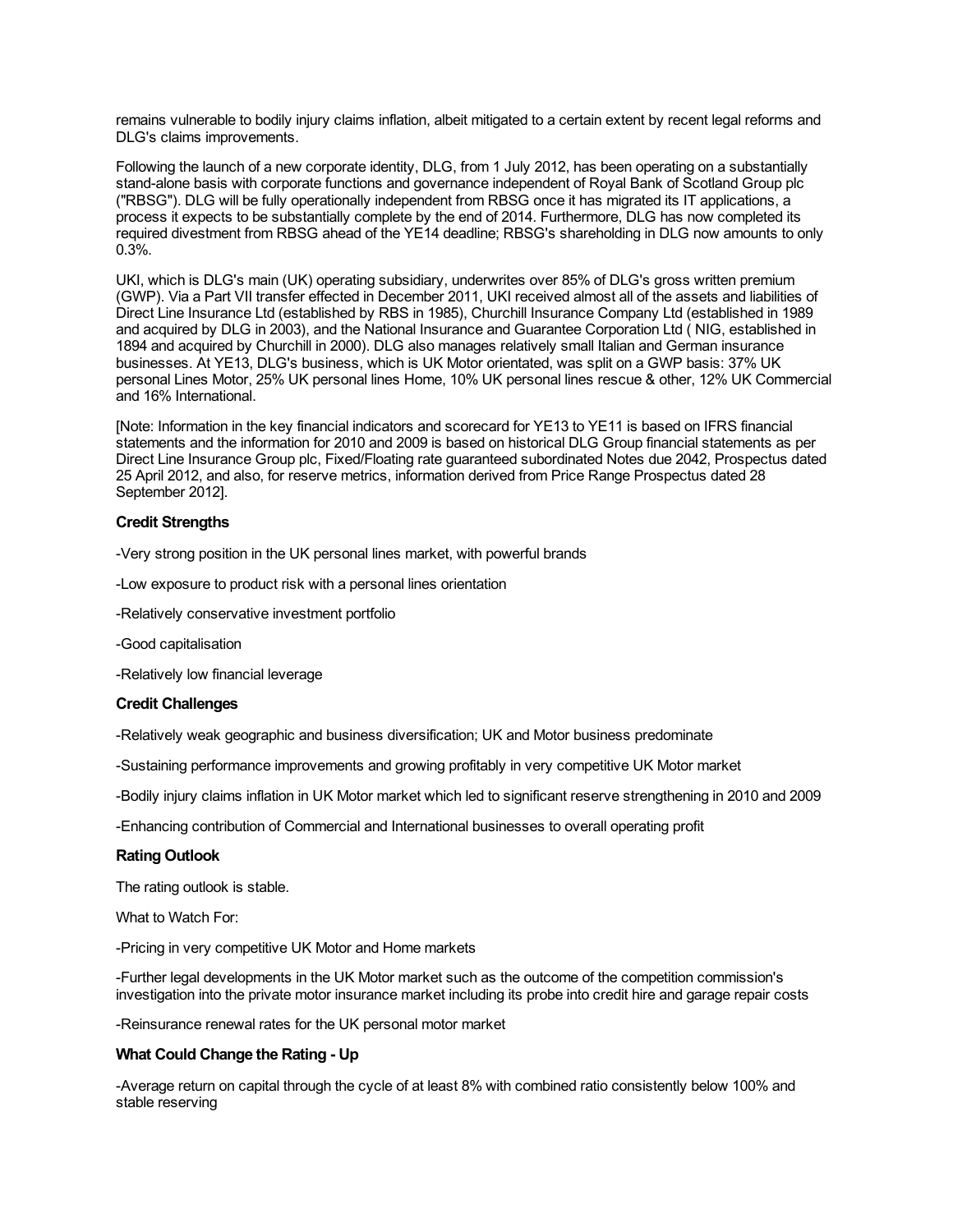-Sustained gross underwriting leverage of 3x or below

-Profitable development of non-UK businesses

#### **What Could Change the Rating - Down**

-Average return on capital through the cycle below 6%

-Adjusted financial leverage in excess of 30%

-Earnings coverage below 6x

-Meaningful deterioration in capital adequacy either from an economic or an IGD perspective.

# **Notching Considerations**

The guaranteed subordinated notes issued by Direct Line Insurance Group plc in April 2012 are rated Baa1 (hyb). The rating reflects the fact that the notes are unconditionally and irrevocably guaranteed by UKI on a subordinated basis and reflect standard notching (vs. the senior rating) for subordinated debt that lacks a mandatory trigger we consider to be "meaningful".

# **DETAILED RATING CONSIDERATIONS**

Moody's rates UKI A2 (stable outlook) for insurance financial strength, which is in line with the adjusted rating indicated by the Moody's insurance financial strength rating scorecard. The key factors currently influencing the rating and outlook are:

MARKET POSITION, BRAND AND DISTRIBUTION: Aa PERSONAL LINES MARKET POSITION EXPECTED TO REMAIN VERY STRONG

We view DLG's market position as excellent. As at YE12, it was the largest (Source: Association of British Insurers) personal Motor and Home lines writer in the UK, and its brands, especially Direct Line and Churchill, are very powerful. DLG is also a meaningful player in the direct Motor markets in Germany and Italy, but its overall market position in these countries is very small.

DLG's UK market share has been declining recently as a result of exiting unprofitable business, de-risking the book, re-pricing, and the cessation of the Tesco Personal Finance (TPF) joint venture. Furthermore, in our opinion, its market share, especially in Motor, has been negatively impacted by the strong market growth in price comparison websites ("PCW") which encourage switching and in which, in our view, DLG has been relatively underweight, although Direct Line branded business is deliberately not quoted on PCWs. However, going forward, we expect DLG's personal lines market position to remain very strong.

DLG's personal lines distribution is strong with products sold directly by phone, over the internet, through PCWs and via partnerships including RBS/NatWest, Nationwide and Sainsburys. The much smaller Commercial insurance also benefits from some direct distribution, although the vast majority of business is accessed via brokers. However, given the direct/personal lines focus of the book, and DLG's inherent scale advantages, the underwriting expense ratio is viewed as relatively high, although we expect this ratio to improve via the implementation of efficiency programs.

#### PRODUCT RISK & DIVERSIFICATION: Baa - RELATIVELY WEAK GEOGRAPHIC AND BUSINESS DIVERSIFICATION WILL LIKELY CONTINUE

DLG writes non-life business, split approximately 90% personal lines, 10% commercial lines, with the main classes of business being Motor and Property. Management view the business on a divisional basis, which at YE13 and by GWP was split: UK Motor (37%), UK Home (25%), UK Rescue & Other (10%), UK Commercial (12%) and International (16%). DLG's product risk is considered low given the preponderance of personal lines risks, and although the business is exposed to windstorm and flood catastrophe risk, DLG purchases significant reinsurance cover.

However, business line diversification is viewed as relatively limited in light of the preponderance of personal lines Motor and Home business, and geographically the book is dominated by UK business. Going forward, geographic diversification could improve as DLG looks to grow organically its international business, but we expect the proportion of UK business to remain very significant for the foreseeable future.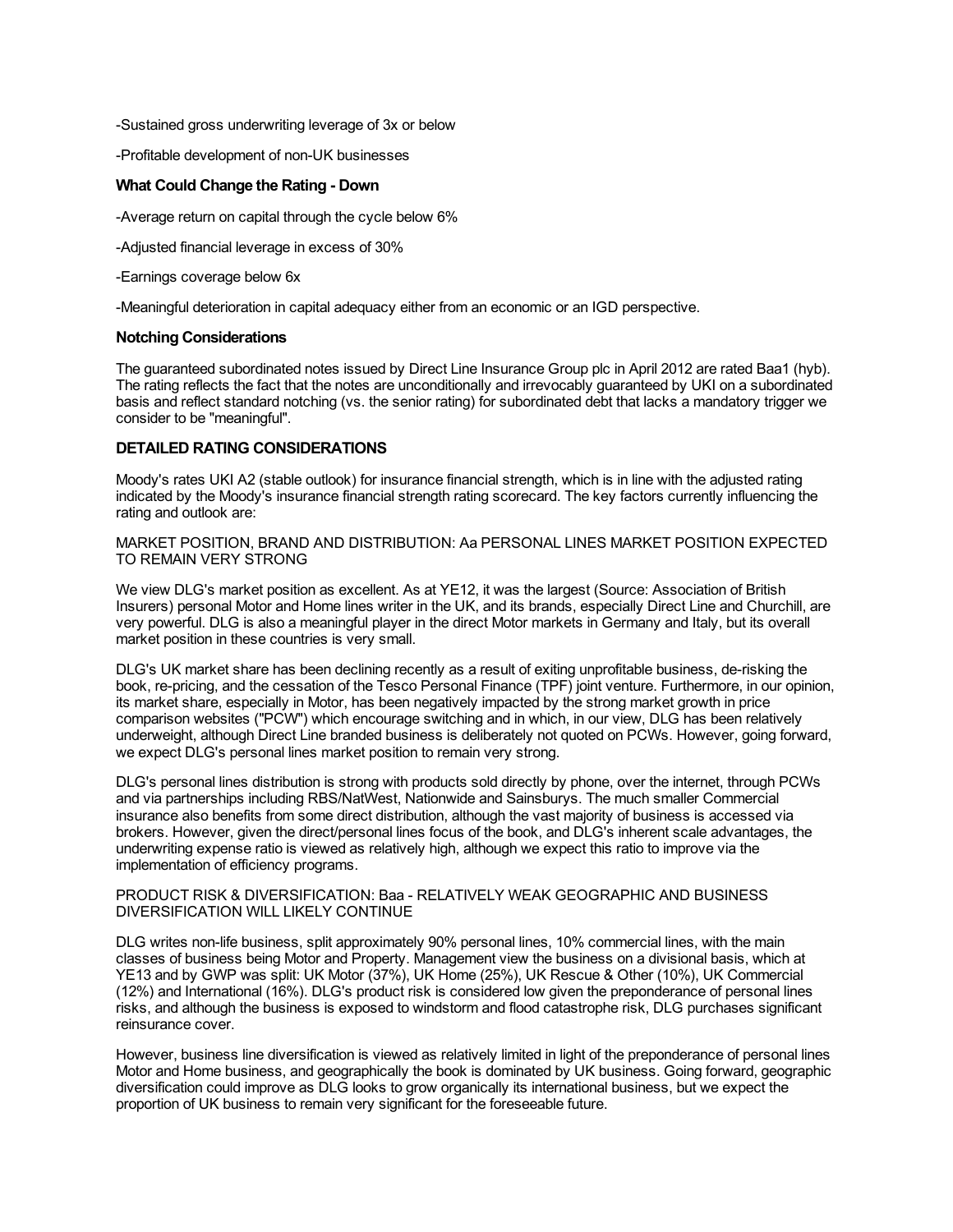#### ASSET QUALITY: A - RELATIVELY CONSERVATIVE INVESTMENT PORTFOLIO, ALTHOUGH HIGH WEIGHTING TO CORPORATE BONDS A FEATURE

We view overall asset quality as good. DLG has a relatively conservative investment portfolio, with 97% invested in bonds and cash as at YE13 (YE12: 99%), although the high weighting to corporate bonds has been a recent feature (57% at YE13). The YE13 high risk assets as a % of equity (which for the purposes of our metrics includes equity credit from the Group's subordinated debt) ratio was very low, albeit slight up at 7.8% (YE12: 4.7%) and DLG currently has no equities exposure.

The credit quality of the fixed income portfolio is very good, with around 83% of the fixed income portfolio rated A or higher at YE13, although during 2013 DLG has increased the weighting to BBB credit (to 17% from 10% at YE12) and decreased the weighting to AAA credit (to 13% from 41% at YE12). At YE13, DLG had only a £20.4m (0.7% of adjusted equity) exposure to Italian sovereign debt and a total of £105m (3.6%) exposure to peripheral European debt, the majority of which relates to corporate bonds. However, there is concentration risk in the government bond portfolio via its significant proportion of UK gilts, and within the corporate bond portfolio there remains significant exposure to the banking sector.

In recent years, DLG has repositioned the credit part of its investment portfolio and at YE13, the credit allocation had increased to 63% (YE12: 57%) with corporate bonds representing 57% (YE12: 48%) of invested assets, which is significantly larger than a number of UK/European P&C peers. The Group has also invested around 5% of invested assets in securitised credit and plans to continue to diversify its investment portfolio further in 2014 with investment in infrastructure debt and high yield securities.

DLG's asset quality benefits from its relatively low, albeit increased level of reinsurance recoverables, which at YE13 were 35% of equity (YE12: 38% and YE11: 22%), and still low though increasing level of reported goodwill & intangible assets (including DAC) which at YE13 were c.28% of equity (YE12: 25%).

### CAPITAL ADEQUACY: A - GOOD CAPITALISATION NOTWITHSTANDING REDUCED EQUITY LEVEL

We view overall capital adequacy as good. Following improved capitalisation in 2011, reported total equity, in line with our expectations, reduced by 27% to £2,832m in 2012 following the £1bn dividend payment to RBSG and the reclassification (and subsequent repayment in January 2013) of the TPF non-controlling interest of £259m. As such, Moody's gross underwriting leverage metric, which was relatively low at 2.9x at YE11, increased to 3.5x at YE12 although has since reduced to 3.3x at YE13 notwithstanding a 2% fall in equity. The IGD coverage ratio improved during 2013 and is high at 292% (YE12: 279%) albeit reduced from 319% at YE11.

The Group's risk-based solvency coverage ratio increased during 2013 to 149% (YE12: 145%) post final and second special interim dividend payments (regular dividend is 50% of earnings from ongoing operations) and is at the upper end of DLG's target range of 125-150%..

We note that DLG's risk management and modelling capabilities continue to be developed. DLG continues to enhance its economic capital model, which is used to calibrate ICA, to meet Solvency II requirements, and is aiming to fully embed ERM throughout the business in the near to medium term.

#### PROFITABILITY: A - UNDERWRITING PERFORMANCE CONTINUES TO IMPROVE, BUT THE HIGHLY COMPETITIVE UK MOTOR MARKET IS A CHALLENGE

We view overall profitability as good. Aided by further benefits from its claims transformation programme and cost savings, DLG is targeting a 15% RoTE from ongoing operations, and is aiming for a 95-97% combined operating ratio for 2014, assuming a normal level of weather claims.

Despite DLG's significant exposure to the very competitive UK personal motor market, its underwriting performance continued to improve during 2013. At YE13, DLG reported an annualised Return on Tangible Equity (RoTE) from ongoing operations of 16% (YE12: 13.4% on a pro-forma basis), net income of £313m (£184m), and a combined operating ratio of 96.1% (99.2%), its lowest level for 5 years, and thereby continuing its journey of consistent improvement. 2013 benefitted from lower weather claims, and like 2012, substantial reserve releases.

Profitability from 2009-2011 was mixed. DLG's results were impacted in 2009, and especially 2010, by significant UK Motor bodily injury reserve strengthening. But performance significantly improved during 2011, with DLG returning to profit and recording a Moody's return on capital metric of 6.1% (YE10: -7.0%), and reporting an improved overall combined ratio (COR) of 102% (YE10: 121%) for its ongoing business.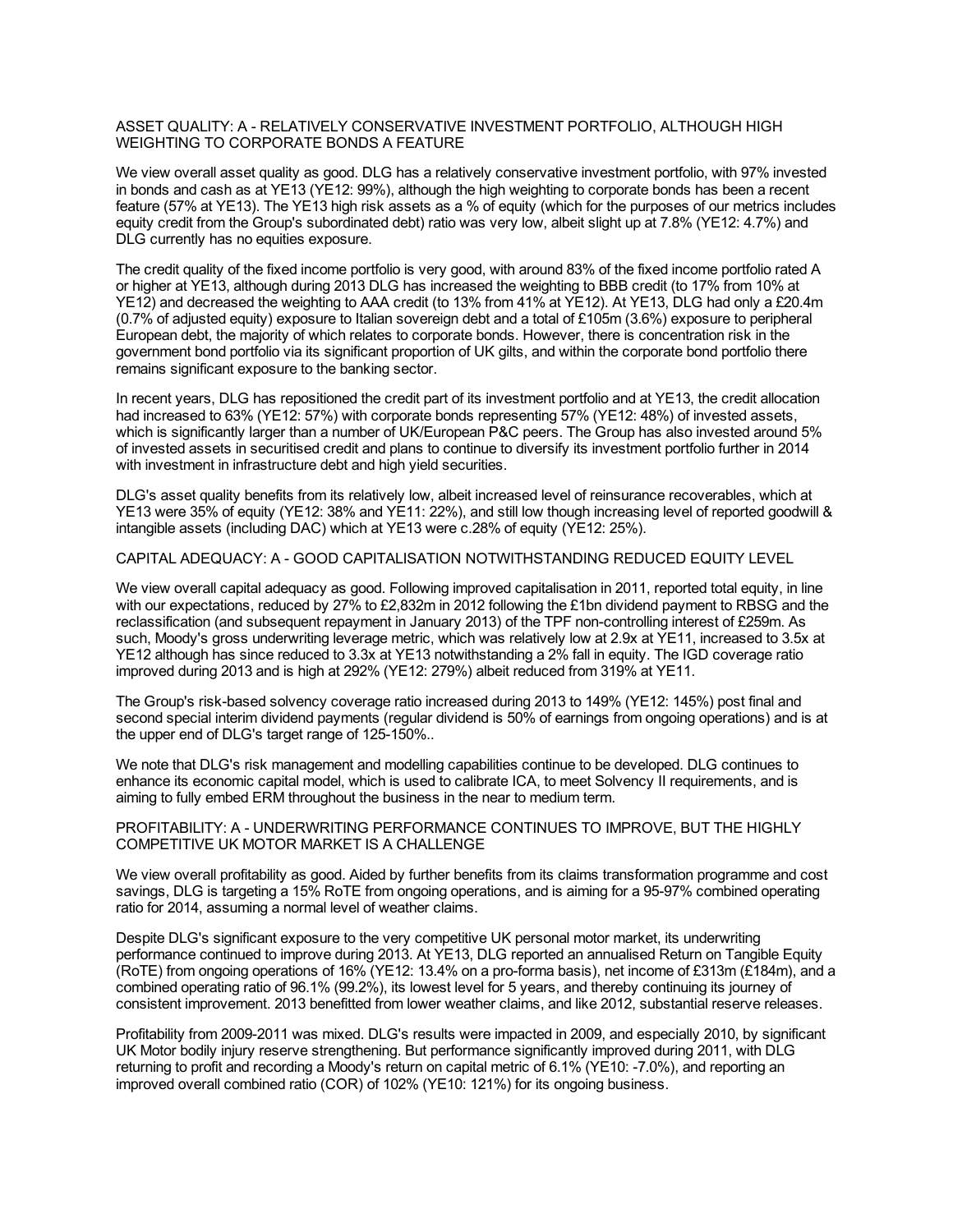Going forward, we expect DLG to benefit, albeit to a lesser extent, from it maintaining momentum on claims transformation, and from parts of its business yielding income but with no underwriting risk. We also note that the performance of its UK Home and Rescue books has been generally good in recent years. This will help off-set the challenge of sustaining performance improvements as a result of headwinds from : 1) our expectation that the UK personal motor market will remain inherently very competitive; 2) uncertainty as a result of regulatory probes into UK motor business; and 3) pricing pressure in other (ie non-UK motor) lines of business.

RESERVE ADEQUACY: A - SUBSTANTIAL RESERVE RELEASES HAVE BEEN A RECENT FEATURE, BUT INHERENT CHALLENGE OF BODILY INJURY CLAIMS

During 2012 and 2013, DLG reported substantial reserve releases amounting to £322m (6.7% of opening net reserves) and £435m (9.1%). We expect DLG to remain prudent in its reserving of current accident years and therefore expect reserve releases to remain a meaningful contributor to operating profit, but not to the same extent as the exceptional level in 2013. However, volatility still remains within the external Motor market with large bodily injury claims continuing to be an industry-wide issue, and the number of Periodical Payment Order (PPO) awards continues to increase.

At 5%, DLG has reported a small, albeit increased, surplus position on average from 2013-2009. However this average is affected by prior years reserves strengthening during 2009 and 2010, driven by respective £96m and £398m increases for UK Motor reserves, excluding TPF, with high inflation in bodily injury claims a feature of the UK Motor market. Aside from reserve strengthening with reserves including an additional margin beyond the actuarial best estimate, DLG's remedies, from 2009/2010, have also included de-risking, re-pricing, and new tools.

DLG returned to a prior year reserve release during 2011 for an amount of £227m (YE10: -£285m). At YE13, DLG released reserves of £322m, driven mainly by its Motor division where it has seen favourable development on Motor bodily injury claims.

FINANCIAL FLEXIBILITY: A - FINANCIAL LEVERAGE EXPECTED TO REMAIN RELATIVELY LOW, AND EARNINGS COVERAGE GOOD, ALTHOUGH FINANCIAL FLEXIBILITY SOMEWHAT CONSTRAINED

We view DLG's overall financial flexibility as good. Adjusted financial leverage at YE13 was relatively low and decreased to 18.7% (YE12: 25.3%) benefitting from the repayment of the TPF subordinated loan. Going forward, we expect DLG's financial leverage to remain relatively low in relation to UKI's A2 IFSR.

DLG's debt comprises nominal £500m lower Tier 2 capital in the form of dated subordinated notes, issued in April 2012, which qualify for 25% equity credit from Moody's, together with bank debt and an operating lease expense which increased significantly during 2012.

Driven by the intra-group nature of financial debt, DLG's finance costs were around a mere £3m in 2010 and 2011. Following the lower Tier 2 issuance, finance costs have increased significantly - £29m for 2012 and £37.7m for YE13 - but we expect earnings coverage, which at YE13 improved to around 9.6x (YE12: 9.0x), to be good going forward.

Financial flexibility is somewhat constrained by DLG's limited record in accessing capital markets as a result of its ownership history. However, we regard the IPO, following the raising of lower Tier 2 capital in April 2012, as successfully demonstrating DLG's stand-alone financial flexibility, and we see RBSG's divestment as benefitting the Group's financial flexibility.

#### **Rating Factors**

#### **Direct Line Insurance Group plc[1][2]**

| <b>Financial Strength Rating Scorecard</b>  | Aaa | Aа | А | Baa   | Ba | в | Caa |   | <b>Score Adjusted</b><br><b>Score</b> |
|---------------------------------------------|-----|----|---|-------|----|---|-----|---|---------------------------------------|
|                                             |     |    |   |       |    |   |     |   |                                       |
| <b>Business Profile</b>                     |     |    |   |       |    |   |     | А | n                                     |
| Market Position and Brand (25%)             |     |    |   |       |    |   |     | А | Αа                                    |
| - Relative Market Share Ratio               |     |    |   |       |    |   |     |   |                                       |
| - Underwriting Expense Ratio % Net Premiums |     |    |   | 32.4% |    |   |     |   |                                       |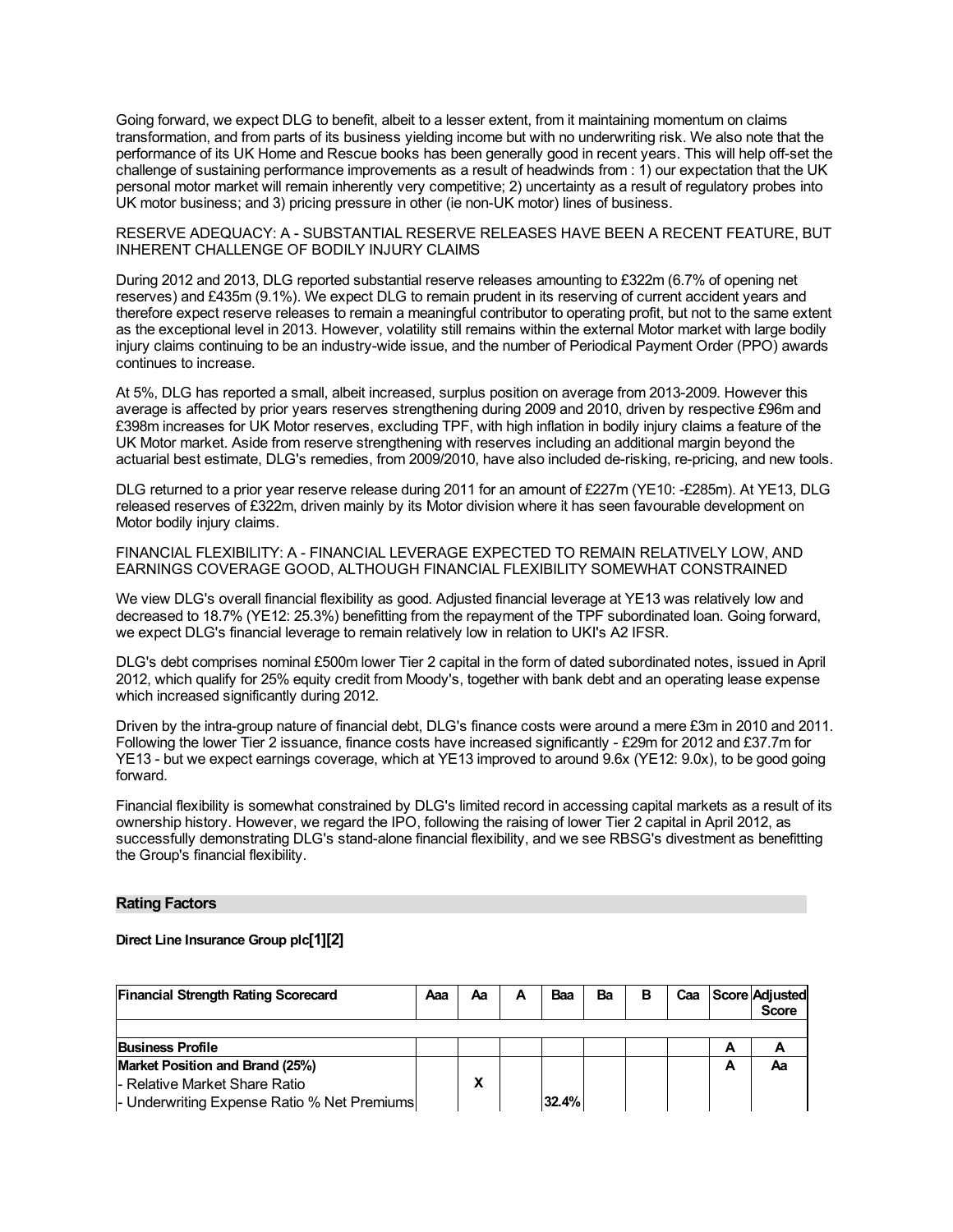| Written                                                      |      |         |      |   |   |            |         |
|--------------------------------------------------------------|------|---------|------|---|---|------------|---------|
| <b>Product Focus and Diversification (10%)</b>               |      |         |      |   |   | Baa        | Baa     |
| - Product Risk                                               |      | X       |      |   |   |            |         |
| - P&C Insurance Product Diversification                      |      |         |      | X |   |            |         |
| - Geographic Diversification                                 |      |         |      |   | X |            |         |
|                                                              |      |         |      |   |   |            |         |
| <b>Financial Profile</b>                                     |      |         |      |   |   | Aa         | A       |
| <b>Asset Quality (10%)</b>                                   |      |         |      |   |   | Aа         | A       |
| - High Risk Assets % Shareholders' Equity                    | 7.8% |         |      |   |   |            |         |
| l- Reinsurance Recoverable % Shareholders'<br>Equity         |      | 35.4%   |      |   |   |            |         |
| - Goodwill & Intangibles % Shareholders'                     |      | 28.2%   |      |   |   |            |         |
| Equity                                                       |      |         |      |   |   | A          | A       |
| Capital Adequacy (15%)                                       |      |         | 3.3x |   |   |            |         |
| - Gross Underwriting Leverage                                |      |         |      |   |   |            | A       |
| Profitability (15%)                                          |      |         |      |   |   |            |         |
| - Return on Capital (5 yr avg)                               |      |         |      |   |   |            |         |
| - Sharpe Ratio of ROC (5 yr avg)                             |      |         |      |   |   |            |         |
| Reserve Adequacy (10%)                                       |      |         |      |   |   | Aа         | A       |
| - Adv (Fav) Loss Dev % Beginning Reserves<br>(5 yr. wtd avg) |      | $-5.0%$ |      |   |   |            |         |
| <b>Financial Flexibility (15%)</b>                           |      |         |      |   |   | Aa         | A       |
| - Financial Leverage                                         |      | 18.7%   |      |   |   |            |         |
| - Total Leverage                                             |      | 22.1%   |      |   |   |            |         |
| - Earnings Coverage (5 yr avg)                               |      |         | 6.3x |   |   |            |         |
| - Cash Flow Coverage (5 yr avg)                              |      |         |      |   |   |            |         |
| <b>Operating Environment</b>                                 |      |         |      |   |   | Aaa -<br>A | Aaa - A |
| Aggregate Profile                                            |      |         |      |   |   | A1         | A2      |

[1] Information based on IFRS and financial statements as of Fiscal YE December 31 [2] The Scorecard rating is an important component of the company's published rating, reflecting the stand-alone financial strength before other considerations (discussed above) are incorporated into the analysis

> Moopy's **INVESTORS SERVICE**

© 2014 Moody's Corporation, Moody's Investors Service, Inc., Moody's Analytics, Inc. and/or their licensors and affiliates (collectively, "MOODY'S"). All rights reserved.

**CREDIT RATINGS ISSUED BY MOODY'S INVESTORS SERVICE, INC. ("MIS") AND ITS AFFILIATES ARE MOODY'S CURRENT OPINIONS OF THE RELATIVE FUTURE CREDIT RISK OF ENTITIES, CREDIT COMMITMENTS, OR DEBT OR DEBT-LIKE SECURITIES, AND CREDIT RATINGS AND RESEARCH PUBLICATIONS PUBLISHED BY MOODY'S ("MOODY'S PUBLICATION") MAY INCLUDE MOODY'S CURRENT OPINIONS OF THE RELATIVE FUTURE CREDIT RISK OF ENTITIES, CREDIT COMMITMENTS, OR DEBT OR DEBT-LIKE SECURITIES. MOODY'S DEFINES CREDIT RISK AS THE RISK THAT AN ENTITY MAY NOT MEET ITS CONTRACTUAL, FINANCIAL OBLIGATIONS AS THEY COME DUE AND ANY ESTIMATED FINANCIAL LOSS IN THE EVENT OF DEFAULT. CREDIT RATINGS DO NOT ADDRESS ANY OTHER RISK, INCLUDING BUT NOT LIMITED TO: LIQUIDITY RISK, MARKET VALUE RISK, OR PRICE VOLATILITY. CREDIT RATINGS AND MOODY'S OPINIONS INCLUDED IN MOODY'S PUBLICATIONS ARE**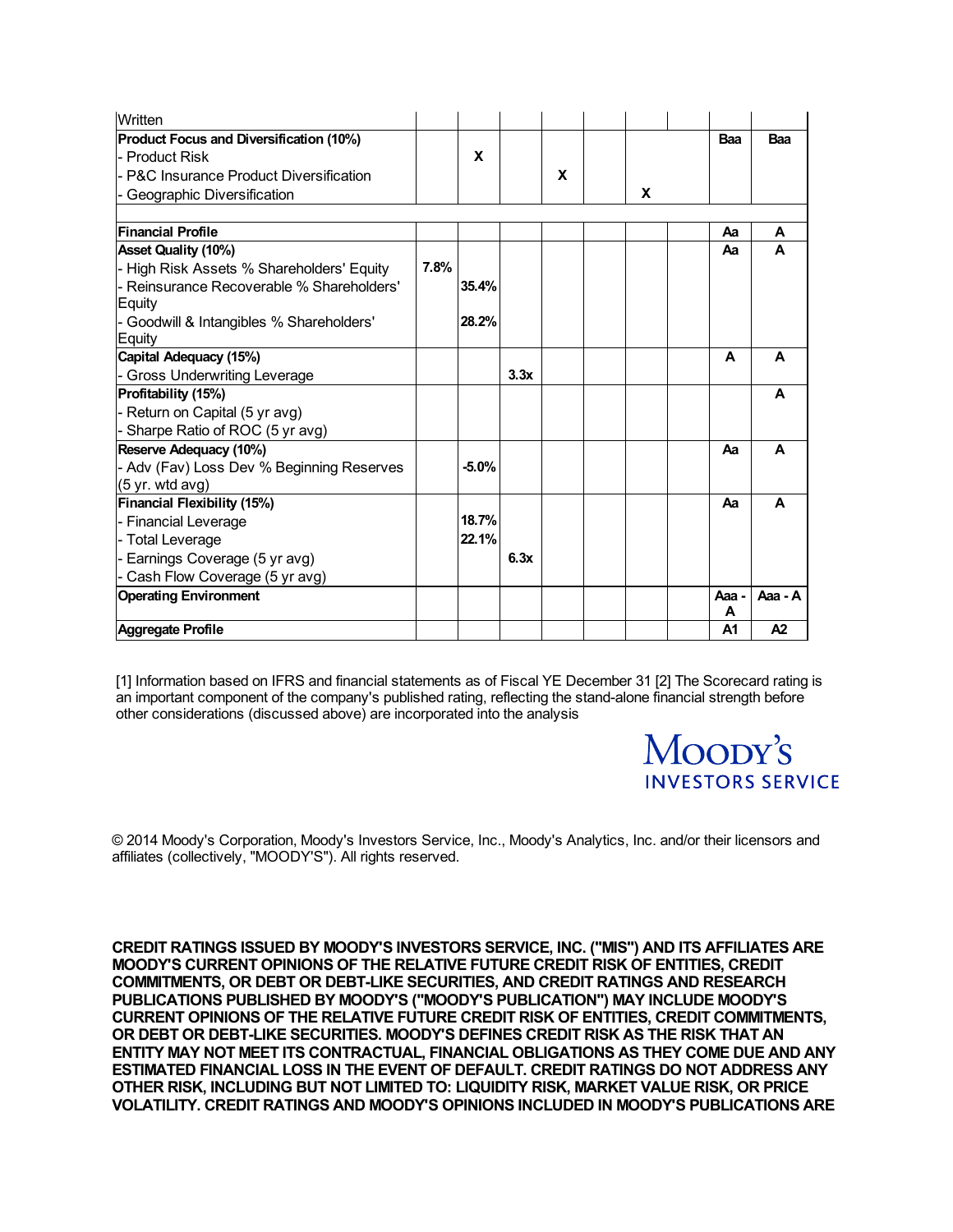**NOT STATEMENTS OF CURRENT OR HISTORICAL FACT. MOODY'S PUBLICATIONS MAY ALSO INCLUDE QUANTITATIVE MODEL-BASED ESTIMATES OF CREDIT RISK AND RELATED OPINIONS OR COMMENTARY PUBLISHED BY MOODY'S ANALYTICS, INC. CREDIT RATINGS AND MOODY'S PUBLICATIONS DO NOT CONSTITUTE OR PROVIDE INVESTMENT OR FINANCIAL ADVICE, AND CREDIT RATINGS AND MOODY'S PUBLICATIONS ARE NOT AND DO NOT PROVIDE RECOMMENDATIONS TO PURCHASE, SELL, OR HOLD PARTICULAR SECURITIES. NEITHER CREDIT RATINGS NOR MOODY'S PUBLICATIONS COMMENT ON THE SUITABILITY OF AN INVESTMENT FOR ANY PARTICULAR INVESTOR. MOODY'S ISSUES ITS CREDIT RATINGS AND PUBLISHES MOODY'S PUBLICATIONS WITH THE EXPECTATION AND UNDERSTANDING THAT EACH INVESTOR WILL, WITH DUE CARE, MAKE ITS OWN STUDY AND EVALUATION OF EACH SECURITY THAT IS UNDER CONSIDERATION FOR PURCHASE, HOLDING, OR SALE.**

MOODY'S CREDIT RATINGS AND MOODY'S PUBLICATIONS ARE NOT INTENDED FOR USE BY RETAIL INVESTORS AND IT WOULD BE RECKLESS FOR RETAIL INVESTORS TO CONSIDER MOODY'S CREDIT RATINGS OR MOODY'S PUBLICATIONS IN MAKING ANY INVESTMENT DECISION. IF IN DOUBT YOU SHOULD CONTACT YOUR FINANCIAL OR OTHER PROFESSIONAL ADVISER.

ALL INFORMATION CONTAINED HEREIN IS PROTECTED BY LAW, INCLUDING BUT NOT LIMITED TO, COPYRIGHT LAW, AND NONE OF SUCH INFORMATION MAY BE COPIED OR OTHERWISE REPRODUCED, REPACKAGED, FURTHER TRANSMITTED, TRANSFERRED, DISSEMINATED, REDISTRIBUTED OR RESOLD, OR STORED FOR SUBSEQUENT USE FOR ANY SUCH PURPOSE, IN WHOLE OR IN PART, IN ANY FORM OR MANNER OR BY ANY MEANS WHATSOEVER, BY ANY PERSON WITHOUT MOODY'S PRIOR WRITTEN CONSENT.

All information contained herein is obtained by MOODY'S from sources believed by it to be accurate and reliable. Because of the possibility of human or mechanical error as well as other factors, however, all information contained herein is provided "AS IS" without warranty of any kind. MOODY'S adopts all necessary measures so that the information it uses in assigning a credit rating is of sufficient quality and from sources MOODY'S considers to be reliable including, when appropriate, independent third-party sources. However, MOODY'S is not an auditor and cannot in every instance independently verify or validate information received in the rating process or in preparing the Moody's Publications.

To the extent permitted by law, MOODY'S and its directors, officers, employees, agents, representatives, licensors and suppliers disclaim liability to any person or entity for any indirect, special, consequential, or incidental losses or damages whatsoever arising from or in connection with the information contained herein or the use of or inability to use any such information, even if MOODY'S or any of its directors, officers, employees, agents, representatives, licensors or suppliers is advised in advance of the possibility of such losses or damages, including but not limited to: (a) any loss of present or prospective profits or (b) any loss or damage arising where the relevant financial instrument is not the subject of a particular credit rating assigned by MOODY'S.

To the extent permitted by law, MOODY'S and its directors, officers, employees, agents, representatives, licensors and suppliers disclaim liability for any direct or compensatory losses or damages caused to any person or entity, including but not limited to by any negligence (but excluding fraud, willful misconduct or any other type of liability